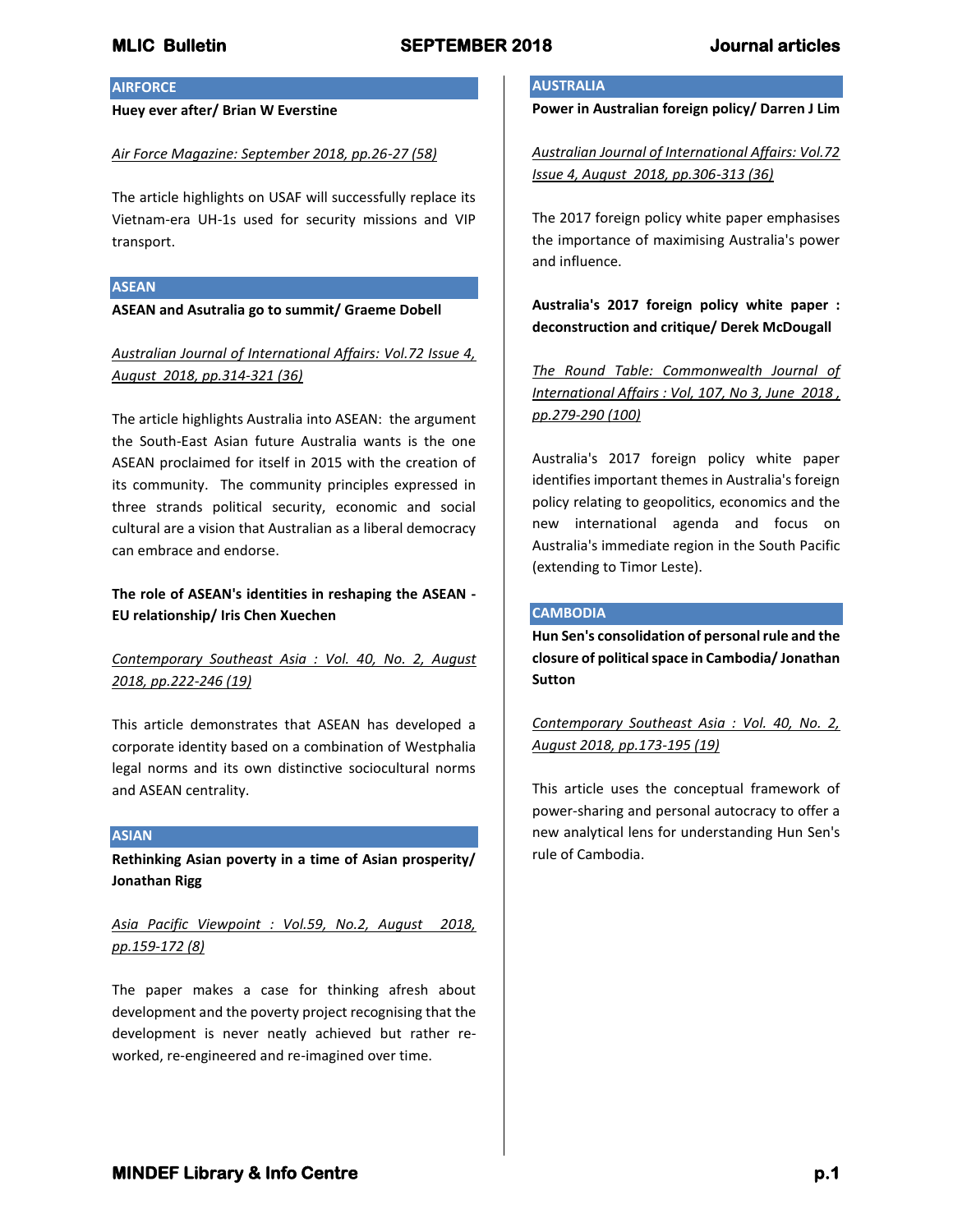## **CHINA**

**Arming China : major power's arms transfers to the people's republic of China/ Hugo Meijer**

## *The Journal of Strategic Studies : Vol 41 No.6, October 2018, pp. 850-886 (98)*

This article's findings complement the existing literature on the demand side drivers of China's military build-up and reliance on foreign technology. There are two original contributions, first drawing on neoclassical realism, it proposes an explanatory framework integrating transfers. Second based on a large body of elite interviews and diplomatic cables.

## **China's future is South Korea's present : why liberalization will follow stagnation / Hahm Chaibong**

# *Foreign Affairs : Vol. 97, No. 5, September - October 2018, pp. 177-185 (76)*

There are two possible paths for China going forward, political liberation enable continued economic success or authoritarian retrenchment. The lesson of South Korea is that when it comes to sustaining economic growth, political liberalization is not a matter of choice.

# **North Asia's forgotten flashpoint - Taiwan/ Kwm Bergmann**

# *Asia-Pacific Defence Reporter : July-August 2018, Vol.44, No.6, pp.20-23 (9)*

The article highlights on the US - China relationship and the possibility of conflict. The US will remain the preeminent military power in the Asia Pacific region for at least the next two decades.

# **Sea control will be expensive for China/ Norman Friedman**

# *Proceedings US Naval Institute: August 2018, pp. 88-89 (86)*

The US navy is developing sea-denial tactics should affect what the Chinese navy does. It demands the ability to track and target enemy naval and merchant ships continuously and precisely which can be expensive.

# **CHINA**

**China's bigger brother**

*The World Today: Vol 74, No. 4, August - September 2018, pp. 24-27 (57)*

The article discusses the big data system can find out who has gone to internet cafes and China ambitious use of big data artificial intelligence and facial recognition to control its people. It intends to create a comprehensive method of political and social control.

**Comparison of severe trauma treatment standards in civilian China with current practice in the Chinese military peacekeeping level 2 military hospital in Gao Mali/ Jian Li**

Journal of The Royal Army Medical Corps: Vol.164 Iss.3, July 2018, pp.180-182 (37)

The aim of this paper was to compare the current practice in Chinese peacekeeping level 2 military hospital the severe trauma treatment standards reported in China.

**Chinese perceptions of and responses to US conventional military/ Michael S Chase**

### *Asian Security: Vol 14, No. 2, 2018, pp. 136-154*

China has developed capabilities designed to deter to counter US military intervention in areas close to China. The paper examines the broader strategic context for Chinese efforts to learn from the US military and develop weapons to counter it. It assesses both the internal and external motivations for China's view of the United States as the pacing threat, including Chinese strategic threat perceptions.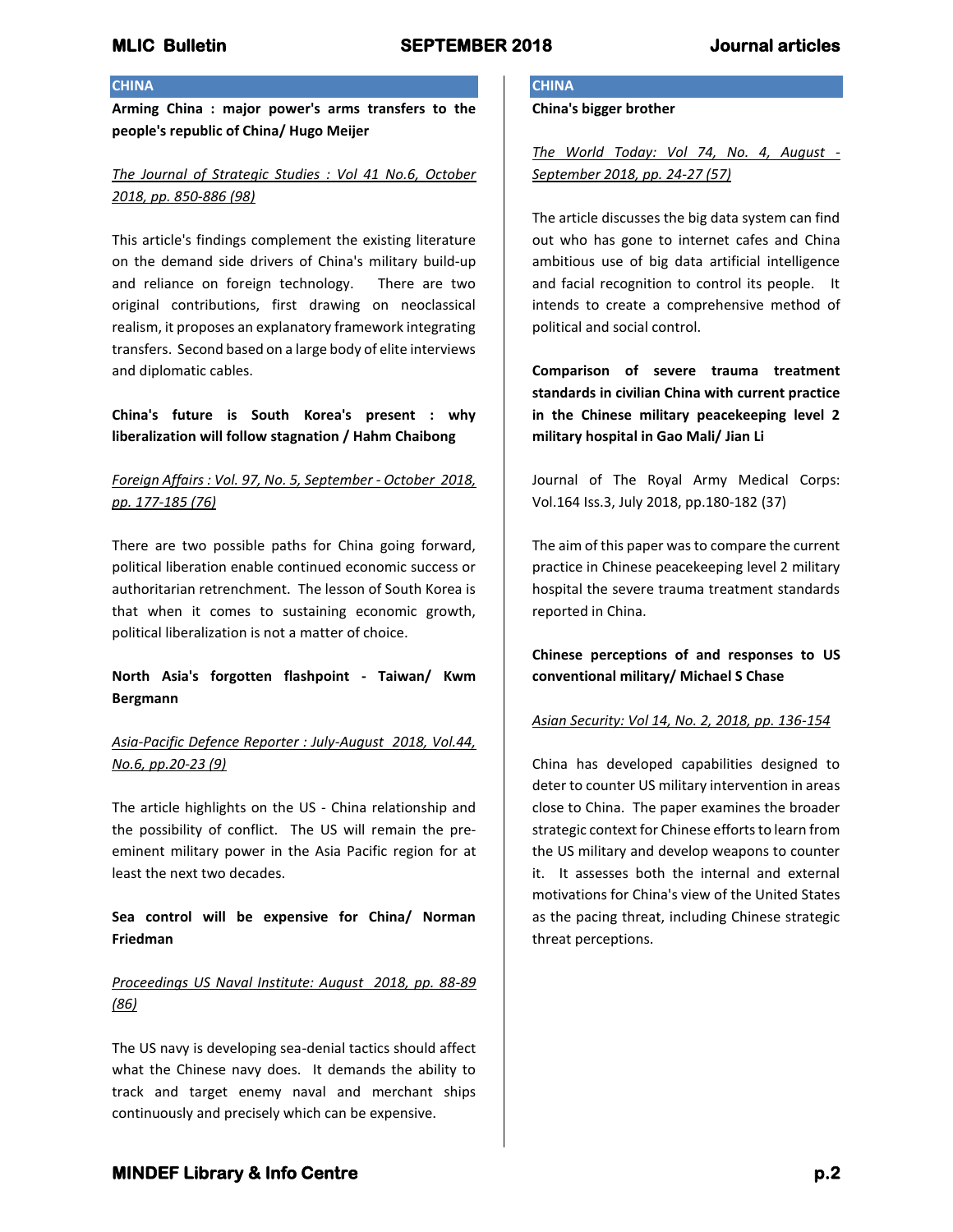## **CHINA**

**Between offensive and defensive realism - the Japanese government's security policy toward China/ Eivind Lande**

## *Asian Security: Vol 14, No. 2, 2018, pp. 172-192*

The article has examined the reassurance, arming and alliance policies that have been designed by the Abe government to deal with China. This article has shown that the Abe government's security policy toward China has not broken with the main principles of the Yoshida doctrine although the government is following a more assertive policy than governments have done in the past.

## **Political control and military autonomy : re-examining the Chinese people's liberation army/ Sofia K Ledberg**

## *Asian Security: Vol 14, No. 2, 2018, pp. 212-228*

This article argued against the use of traditional civilmilitary approaches such as military professionalism, in the Chinese context. The intertwined party and military structures and the politicization of the bureaucracy also makes institutional approaches.

### **CYBER**

**Cyber proxies and their implications for liberal democracies/ Tim Maurer**

## *The Washington Quarterly: Summer 2018, Vol.41 No.2, pp.171-188 (108)*

The definition of cyber proxies is based on gaining unauthorised access or carrying out distributed denial of service attacks against computer systems. The article discusses who are cyber proxies and what activities do they engage in? Why do cyber proxies matter? And what can be done about cyber proxies? The framework offered in this article is an attempt to help classify prototypical cases to compare them with those coming to light in the future.

## **CYBERSPACE**

**Changing the code? norm contestation and US antipreneurism in cyberspace/ Jeffrey S Lantis**

# *International Relations: Vol.32 No.2, June 2018, pp.149-172 (33)*

This study examines the ongoing contestation of the international normative architecture for cyberspace with a focus on the Unites States role as a norm antipreneur seeking to defend the status quo multi stakeholder norm for a more open internet from entrepreneurial efforts by Russia and China to establish multilateral governance with cyber-sovereignty.

## **INDONESIA**

**Middle power, status seeking and role conceptions : the cases of Indonesia and South Korea/ Moch Faisal karim**

*Australian Journal of International Affairs: Vol.72 Issue 4, August 2018, pp.343-363 (36)*

This article examines how role theory can enhance the middle power literature in understanding the role preferences of middle powers.

**The Indonesian economy in transition : policy challenges in the Jokowi era and beyond/ Hal Hill**

## *Journal of Southeast Asian Economies : Vol 35 No 2, August 2018, pp.121-24 (7)*

The authors look at the tension between a layered approach to social protection where new institutional arrangements are placed on top of or alongside existing and a nested approach where the principles of a community's own distributional arrangements are located within wider state arrangements.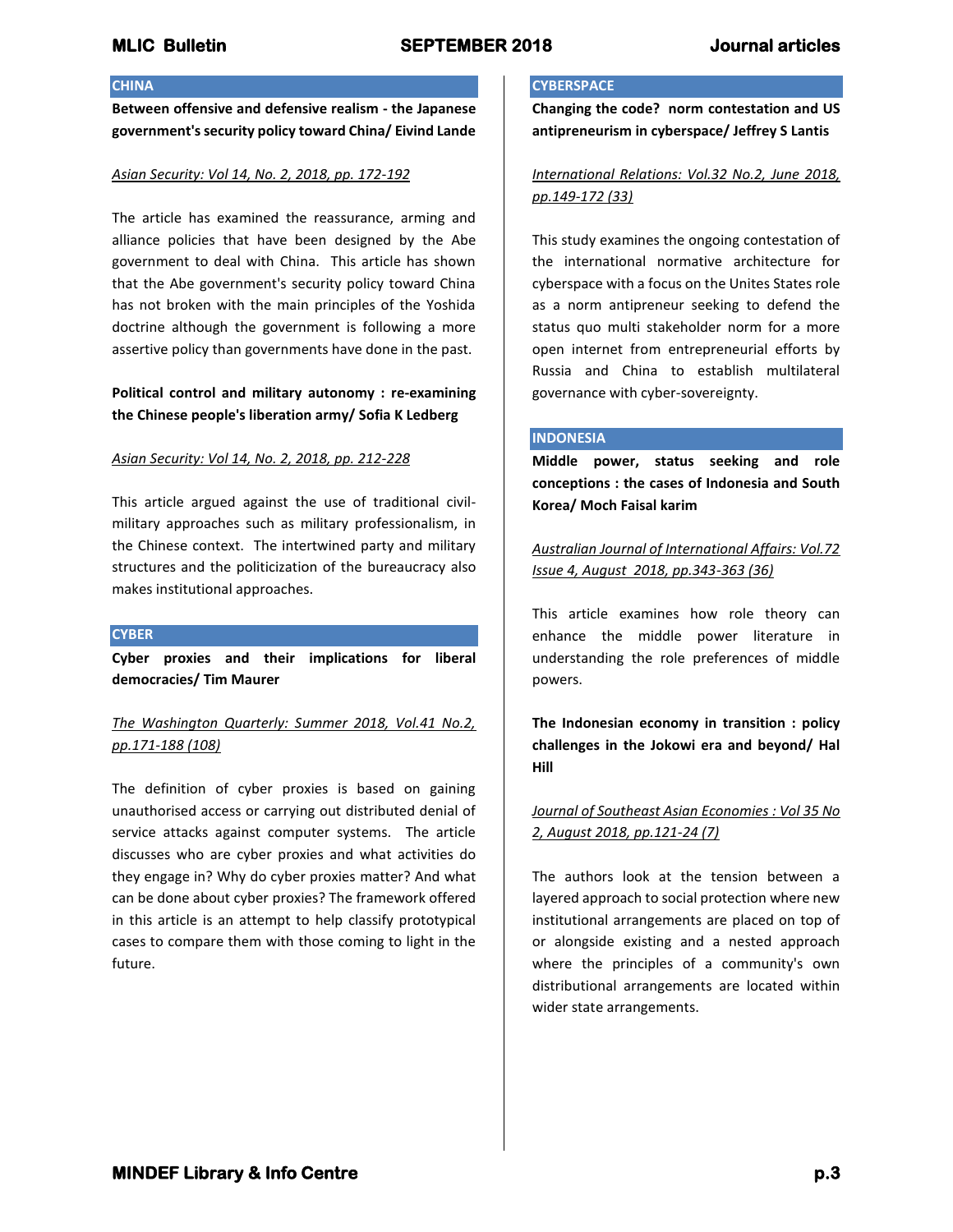## **INDONESIA**

**Emotive politics : Islam organizations and religious mobilization in Indonesia/ Aulia Nastiti**

*Contemporary Southeast Asia : Vol. 40, No. 2, August 2018, pp.196-221 (19)*

This article has demonstrated that Islamic organizations play a crucial role in mobilizing Islamic agendas in the political arena.

### **ISIS**

**Assessing the future threat : ISIS's virtual caliphate/ Mia Bloom**

## *Orbis: Vol.62 No.3, Summer 2018, pp.372-388 (44)*

This research investigates how telegram is used by ISIS and its supports and assesses what kind of threat the use of telegram poses for the future

## **JAPAN**

**The evaluation of a possible future Sino-Japanese armed conflict through the application of the ACEI-model/ Mario Arturo**

# *Defence and Peace Economics: Vol 29, No. 5, September 2018, pp.541-556*

The objective of this paper is to set forth a model the armed conflicts economic impact model to evaluate an economy in times of armed conflict.

**The politics of energy and climate change in Japan under Abe/ Trevor Incerti**

## *Asian Survey: Vol.58 No.4, July/August 2018, pp.607-634 (12)*

The article highlights on politic of energy in Japan. Abenergynomics has shaped Japanese policy on nuclear power, electricity deregulation, renewable energy and climate change.

## **JAPAN**

**Japan's defense readiness/ Ryo Hinata-Yamaguchi**

*Naval War College Review : Vol 71 No 3, Summer 2018, pp.41-60 (F22)*

Japan's national security standpoint the improvements in the JSDF's capabilities are essential. The current medium term defense program is a prerequisite for effective deterrence and response to various situations including defence posture buildup in Japan's southwestern region. This article assesses the state of Japan's defense planning and JSDF readiness focusing on policy, force structure and operational readiness.

**Hedging against China : Japanese strategy towards a rising power/ L.I Lopez**

## *Asian Security: Vol 14, No. 2, 2018, pp. 199-211*

This article has argued that the Japanese response to China's rise cannot be adequately explained in terms of realist or liberal traditions. Some middle powers adopt policies that differ quite markedly from pure forms of balancing and bandwagoning.

### **KOREA**

**After the summit : prospects for the Korean Peninsula/ Bruce Bennett**

*Survival: Vol.60, No.4, August-September 2018, pp.21-28 (106)*

The article highlights on regional views the outcome of the Singapore summit that is the freeze on North Korean nuclear and long range missile testing and US- South Korea joint military exercise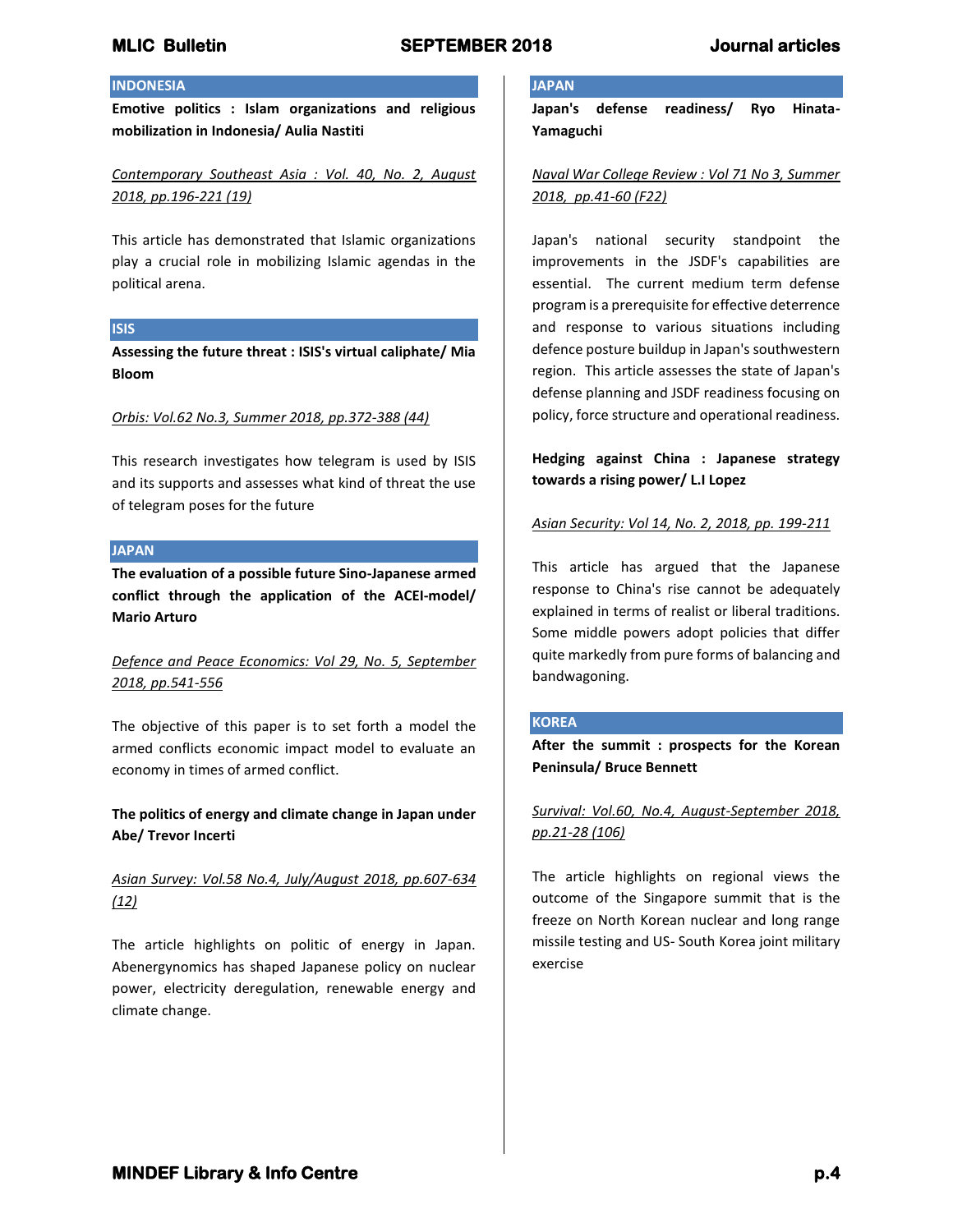## **KOREA MILITARY**

**Strategic prorities to improve effectiveness of anti smoking interventions for the Korean military : an application of the analytic hierarchy process/ Yun Kyoung Song**

*Military Medicine: International Journal of AMSUS : Vol 183 Issue 7/8, July/August 2018, p.162*

This study provide valuable insights for policy makers to reduce tobacco use in the Korean military

### **MIDDLE EAST**

**The new Arab order : power and violence in today's Middle East/ March Lynch** 

## *Foreign Affairs : Vol. 97, No. 5, September - October 2018, pp. 116-126 (76)*

Arab state today foreign policy is driven by a potent mixture of perceived threats and opportunities. Every Arab regime today lives under the condition of profound perceived insecurity. This article highlights on the new disorder, the changing balance and power to the proxies.

### **NAVIGATION AVIATION**

**Characterization and mitigation of multipath for terrestrial based aviation radionavigation/ Nicolas Schneckenburger**

*Navigation : Vol 65 No 2, Summer 2018, pp.143-156 (43)*

The paper presents different methods to mitigate effects of multi path propaganda and limit the resulting errors.

### **NORTH KOREA**

**The North Korean autocracy in comparative perspectives/ Wonjun Song**

*Journal of East Asian Studies : Vol 18, Issue 2, July 2018, pp.157-180*

This study traces the historical evolution of political power in North Korea during the past 60 years. The presence of Chinese troops in North Korean meant that the Korean people's army was not the primary deterrent to external threats allowing the regime leader to attack the domestic military.

### **PEACEKEEPING**

**From peacekeepers to praetorians - how participating in peacekeeping operations may subvert democracy/ Philip Cunliffe**

*International Relations: Vol.32 No.2, June 2018, pp.218-239 (33)*

The article highlights on peacekeeping connects to a range of power structures, and the global deployment of peacekeepers treats not only of the armed power of the state and civil military relations but also of the vitality and sustainability of democratic rule and civilian government in the developing world.

### **SINGAPORE**

**Kim Jong-un's Singapore sting/ Mark Fitzpatrick**

*Survival: Vol.60, No.4, August-September 2018, pp.29-36 (106)*

The article highlights on North Korea's meagre concessions and America's real concessions.

### **The view from Beijing/ Yossef Bondansky**

# *Defense & Foreign Affairs Strategic Policy: No.7 2018, pp. 7-10 (22)*

The article discusses on Singapore summit between US President Donald Trump and chairman Kim Jong-Un of the DPRK is over. The important outcome of the Singapore summit was that Kim Jong-Un personally heard from President Trump as to what the US could offer the DPRK

### **UNMANNED AERIAL VEHICLES**

**A model aided inertial navigation system for automatic landing of unmanned aerial vehicles/ Hamed Mohammadkarimi** 

*Navigation : Vol 65 No 2, Summer 2018, pp.183- 204 (43)*

This paper develops a new MAIN algorithm for automatic landing of a UAV.

# **MINDEF Library & Info Centre** *p.5* $p.5$